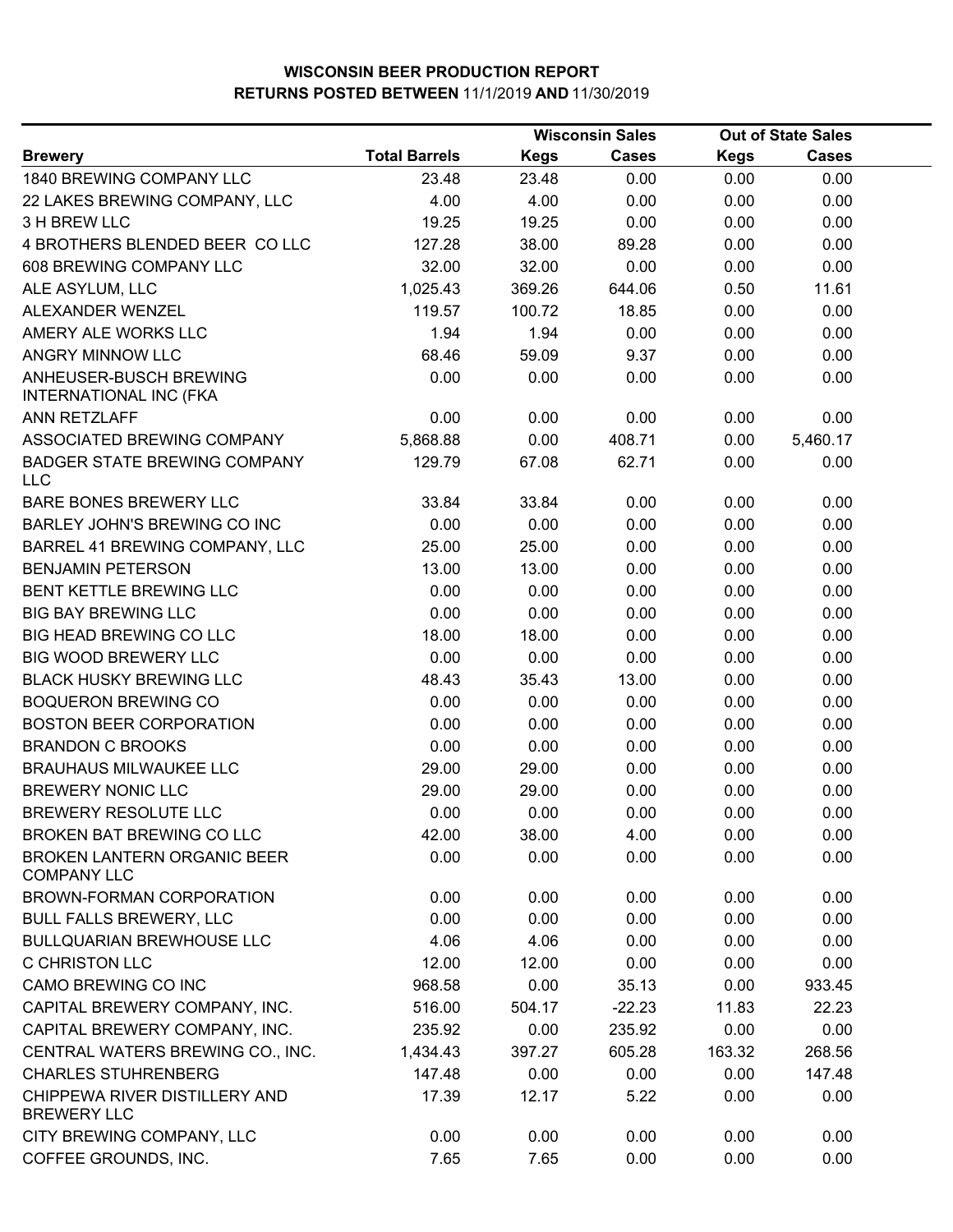|                                                      | <b>Wisconsin Sales</b> |             |              | <b>Out of State Sales</b> |              |  |
|------------------------------------------------------|------------------------|-------------|--------------|---------------------------|--------------|--|
| <b>Brewery</b>                                       | <b>Total Barrels</b>   | <b>Kegs</b> | <b>Cases</b> | <b>Kegs</b>               | <b>Cases</b> |  |
| CONCH CO. INC.                                       | 38.22                  | 37.62       | 0.60         | 0.00                      | 0.00         |  |
| COPPER STATE BREWERY LLC                             | 67.00                  | 67.00       | 0.00         | 0.00                      | 0.00         |  |
| <b>CORVALE LLC</b>                                   | 3.00                   | 3.00        | 0.00         | 0.00                      | 0.00         |  |
| <b>CUPOL ENTERPRISES, LLC</b>                        | 0.00                   | 0.00        | 0.00         | 0.00                      | 0.00         |  |
| <b>CUPOL ENTERPRISES, LLC</b>                        | 0.00                   | 0.00        | 0.00         | 0.00                      | 0.00         |  |
| <b>DANA KAINZ</b>                                    | 0.00                   | 0.00        | 0.00         | 0.00                      | 0.00         |  |
| DANIEL D SCHEY                                       | 27.00                  | 27.00       | 0.00         | 0.00                      | 0.00         |  |
| <b>DANIEL E SCHULD</b>                               | 0.00                   | 0.00        | 0.00         | 0.00                      | 0.00         |  |
| DANIEL M STOLT                                       | 19.83                  | 10.83       | 9.00         | 0.00                      | 0.00         |  |
| DAS VENTURES INC.                                    | 66.00                  | 66.00       | 0.00         | 0.00                      | 0.00         |  |
| DAVID A ANDERSON                                     | 1.00                   | 1.00        | 0.00         | 0.00                      | 0.00         |  |
| DAVID A KNUTH                                        | 46.00                  | 46.00       | 0.00         | 0.00                      | 0.00         |  |
| <b>DEAD BIRD BREWING COMPANY</b>                     | 0.00                   | 0.00        | 0.00         | 0.00                      | 0.00         |  |
| DEAD BIRD BREWING COMPANY                            | 5.00                   | 4.00        | 1.00         | 0.00                      | 0.00         |  |
| DELAFIELD BREWHAUS LLC                               | 45.50                  | 45.50       | 0.00         | 0.00                      | 0.00         |  |
| <b>DELTA BEER LLC</b>                                | 21.81                  | 21.40       | 0.41         | 0.00                      | 0.00         |  |
| <b>DENNIS E ERB</b>                                  | 4.00                   | 4.00        | 0.00         | 0.00                      | 0.00         |  |
| DIAGEO AMERICAS SUPPLY INC                           | 35,622.91              | 0.00        | 0.00         | 0.00                      | 35,622.91    |  |
| DJ FEDDERLY MANAGEMENT<br><b>CONSULTANT LLC</b>      | 0.00                   | 0.00        | 0.00         | 0.00                      | 0.00         |  |
| DOOR COUNTY BREWING CO LLC                           | 280.00                 | 280.00      | 0.00         | 0.00                      | 0.00         |  |
| DRIFTLESS BREWING COMPANY LLC                        | 48.70                  | 48.70       | 0.00         | 0.00                      | 0.00         |  |
| DRIFTLESS PURE LLC                                   | 3.61                   | 3.61        | 0.00         | 0.00                      | 0.00         |  |
| DUBS BREW, LLC                                       | 7.00                   | 7.00        | 0.00         | 0.00                      | 0.00         |  |
| DUESTERBECK'S BREWING COMPANY,<br><b>LLC</b>         | 30.60                  | 30.60       | 0.00         | 0.00                      | 0.00         |  |
| EAGLE TRACE BREWING COMPANY<br><b>LLC</b>            | 174.77                 | 72.00       | 102.77       | 0.00                      | 0.00         |  |
| EAGLE TRACE BREWING COMPANY<br>LLC                   | 0.00                   | 0.00        | 0.00         | 0.00                      | 0.00         |  |
| <b>EAST TROY BREWERY CO</b>                          | 43.50                  | 43.50       | 0.00         | 0.00                      | 0.00         |  |
| <b>EGR LLC</b>                                       | 28.00                  | 28.00       | 0.00         | 0.00                      | 0.00         |  |
| <b>EMPRIZE BREWING LLC</b>                           | 0.00                   | 0.00        | 0.00         | 0.00                      | 0.00         |  |
| <b>ESSER DISTRIBUTING CO INC</b>                     | 0.00                   | 0.00        | 0.00         | 0.00                      | 0.00         |  |
| <b>FERMENTORIUM BEVERAGE</b><br><b>COMPANY LLC</b>   | 78.99                  | 61.74       | 17.25        | 0.00                      | 0.00         |  |
| FFATS BREWING COMPANY, LLC                           | 4.00                   | 4.00        | 0.00         | 0.00                      | 0.00         |  |
| FIFTH WARD BREWING COMPANY LLC                       | 42.70                  | 42.70       | 0.00         | 0.00                      | 0.00         |  |
| FIVE STAR BREWING CO INC.                            | 563.53                 | $-556.93$   | 563.53       | 556.93                    | 0.00         |  |
| FLIX ENTERTAINMENT LLC                               | 47.70                  | 47.70       | 0.00         | 0.00                      | 0.00         |  |
| FOX RIVER BREWING COMPANY II, LLC                    | 90.52                  | 90.52       | 0.00         | 0.00                      | 0.00         |  |
| FOX RIVER BREWING COMPANY, LLC                       | 59.77                  | 59.77       | 0.00         | 0.00                      | 0.00         |  |
| <b>FRESAR INC</b>                                    | 0.00                   | 0.00        | 0.00         | 0.00                      | 0.00         |  |
| <b>FULTON LLC</b>                                    | 38.86                  | 19.50       | 19.36        | 0.00                      | 0.00         |  |
| <b>G5 BREWING COMPANY LLC</b>                        | 35.00                  | 0.00        | 35.00        | 0.00                      | 0.00         |  |
| <b>GATHERING PLACE BREWING</b><br><b>COMPANY LLC</b> | 53.19                  | 27.08       | 26.11        | 0.00                      | 0.00         |  |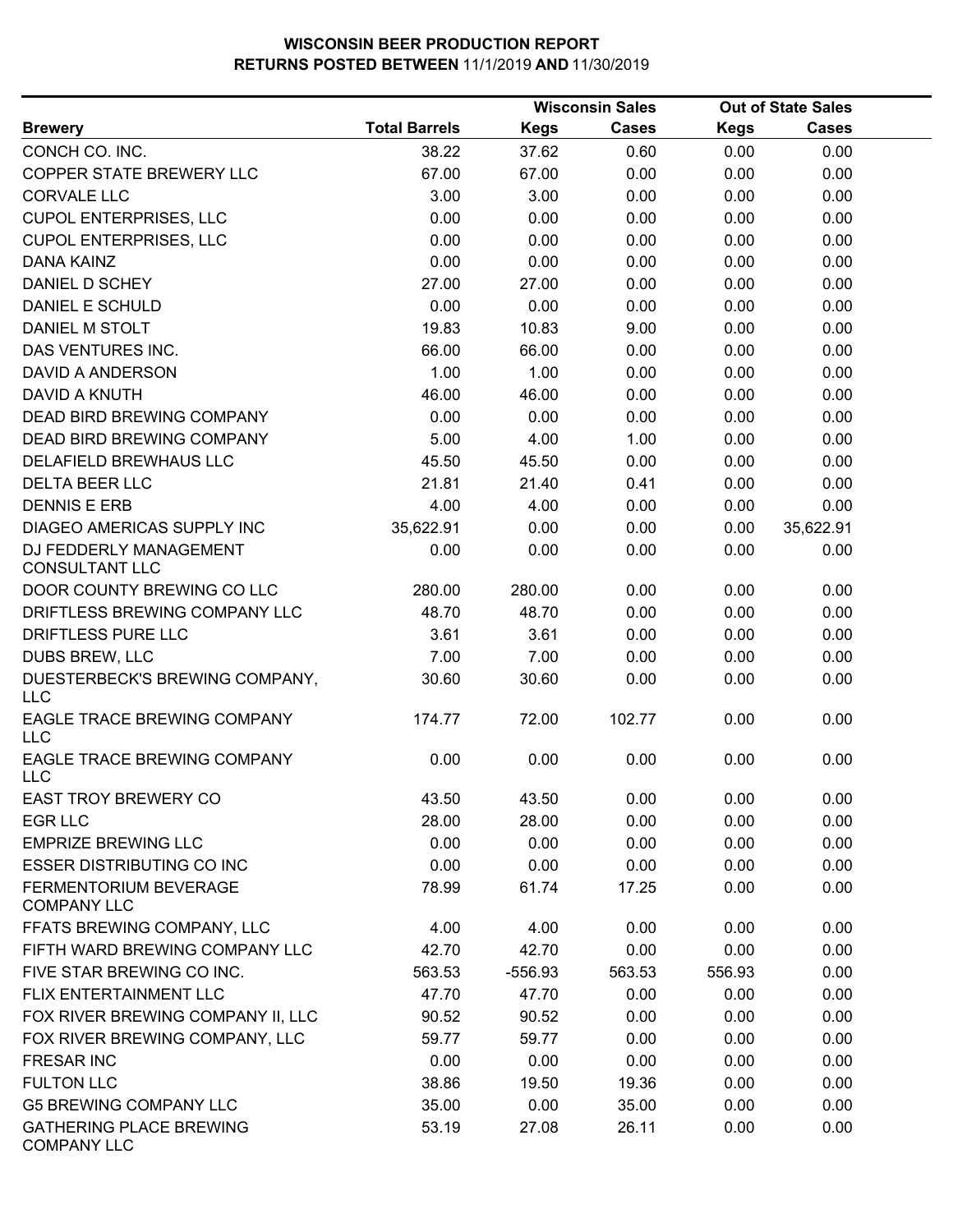| <b>Total Barrels</b><br><b>Kegs</b><br><b>Cases</b><br><b>Kegs</b><br><b>Cases</b><br><b>Brewery</b><br>0.00<br>0.00<br>GD3, LLC<br>224.10<br>224.10<br>0.00<br>84.70<br>0.00<br>0.00<br>0.00<br>GD4, LLC<br>84.70<br><b>GEORGE BREGAR</b><br>42.54<br>42.54<br>0.00<br>0.00<br>0.00<br><b>GIANT JONES BREWING LLC</b><br>20.10<br>2.77<br>0.00<br>0.00<br>17.33 |  |
|------------------------------------------------------------------------------------------------------------------------------------------------------------------------------------------------------------------------------------------------------------------------------------------------------------------------------------------------------------------|--|
|                                                                                                                                                                                                                                                                                                                                                                  |  |
|                                                                                                                                                                                                                                                                                                                                                                  |  |
|                                                                                                                                                                                                                                                                                                                                                                  |  |
|                                                                                                                                                                                                                                                                                                                                                                  |  |
|                                                                                                                                                                                                                                                                                                                                                                  |  |
| GJS SALES, INC.<br>4,857.81<br>0.00<br>0.00<br>0.00<br>4,857.81                                                                                                                                                                                                                                                                                                  |  |
| <b>GOOD CITY BREWING LLC</b><br>193.02<br>238.27<br>0.00<br>0.00<br>431.29                                                                                                                                                                                                                                                                                       |  |
| <b>GOOD CITY BREWING LLC</b><br>4.58<br>4.58<br>0.00<br>0.00<br>0.00                                                                                                                                                                                                                                                                                             |  |
| <b>GRANT PAULY</b><br>214.10<br>16.66<br>19.23<br>431.23<br>181.24                                                                                                                                                                                                                                                                                               |  |
| <b>GRAY BREWING CO.</b><br>54.99<br>11.66<br>12.66<br>13.16<br>17.51                                                                                                                                                                                                                                                                                             |  |
| <b>GREEN BAY BREWING COMPANY</b><br>404.90<br>197.18<br>0.00<br>0.00<br>207.72                                                                                                                                                                                                                                                                                   |  |
| 0.00<br><b>GREGORY YORK</b><br>18.09<br>18.09<br>0.00<br>0.00                                                                                                                                                                                                                                                                                                    |  |
| <b>GUY R LILJA</b><br>0.00<br>0.00<br>0.00<br>0.00<br>0.00                                                                                                                                                                                                                                                                                                       |  |
| HACIENDA BREWING CO., LLC<br>282.00<br>282.00<br>0.00<br>0.00<br>0.00                                                                                                                                                                                                                                                                                            |  |
| HEART OF THE NORTH BREWING CO<br>2.00<br>2.00<br>0.00<br>0.00<br>0.00                                                                                                                                                                                                                                                                                            |  |
| HIGHHOLDER BREWING COMPANY,<br>0.00<br>0.00<br>0.00<br>0.00<br>0.00                                                                                                                                                                                                                                                                                              |  |
| <b>LLC</b>                                                                                                                                                                                                                                                                                                                                                       |  |
| HILLSBORO BREWING COMPANY LLC<br>81.43<br>48.33<br>33.10<br>0.00<br>0.00                                                                                                                                                                                                                                                                                         |  |
| 0.00<br>0.00<br>0.00<br>0.00<br>0.00<br>HOOPS OF DANE COUNTY, INC.                                                                                                                                                                                                                                                                                               |  |
| HOOPS OF DANE COUNTY, INC.<br>0.00<br>0.00<br>0.00<br>0.00<br>0.00                                                                                                                                                                                                                                                                                               |  |
| HOOPS OF DANE COUNTY, INC.<br>0.00<br>0.00<br>0.00<br>0.00<br>0.00                                                                                                                                                                                                                                                                                               |  |
| HOP & BARREL BREWING COMPANY,<br>60.30<br>41.83<br>18.47<br>0.00<br>0.00                                                                                                                                                                                                                                                                                         |  |
| <b>LLC</b>                                                                                                                                                                                                                                                                                                                                                       |  |
| HOP HAUS BREWING COMPANY LLC<br>23.00<br>23.00<br>0.00<br>0.00<br>0.00                                                                                                                                                                                                                                                                                           |  |
| HOP HAUS BREWING COMPANY LLC<br>253.00<br>253.00<br>0.00<br>0.00<br>0.00                                                                                                                                                                                                                                                                                         |  |
| 27.27<br>26.25<br>0.00<br>0.00<br>INDEED BREWING COMPANY WI, LLC<br>1.02                                                                                                                                                                                                                                                                                         |  |
| <b>INVENTORS BREWPUB LLC</b><br>3.20<br>3.20<br>0.00<br>0.00<br>0.00                                                                                                                                                                                                                                                                                             |  |
| <b>ISAAC SHOWAKI</b><br>2,980.18<br>620.42<br>2,359.76<br>0.00<br>0.00                                                                                                                                                                                                                                                                                           |  |
| JACQUELYN FORBES KEARNS<br>36.00<br>36.00<br>0.00<br>0.00<br>0.00                                                                                                                                                                                                                                                                                                |  |
| <b>JAMES METZ</b><br>0.00<br>0.00<br>0.00<br>25.68<br>25.68                                                                                                                                                                                                                                                                                                      |  |
| <b>JEAN M LANE</b><br>8.50<br>8.50<br>0.00<br>0.00<br>0.00                                                                                                                                                                                                                                                                                                       |  |
| 0.00<br><b>JEREMY BEACH</b><br>0.00<br>0.00<br>0.00<br>0.00                                                                                                                                                                                                                                                                                                      |  |
| 21.71<br>0.00<br>0.00<br><b>JONATHAN CHRISTIANSEN</b><br>11.66<br>10.05                                                                                                                                                                                                                                                                                          |  |
| 0.00<br>KARBEN4 BREWING LLC<br>896.07<br>294.10<br>601.97<br>0.00                                                                                                                                                                                                                                                                                                |  |
| KATCHEVER & CO LLC<br>262.34<br>121.84<br>0.00<br>0.00<br>140.50                                                                                                                                                                                                                                                                                                 |  |
| KELLERMEISTER BEVERAGES, LLC<br>21.79<br>20.19<br>1.60<br>0.00<br>0.00                                                                                                                                                                                                                                                                                           |  |
| KRIER FOODS, INC.<br>0.00<br>0.00<br>0.00<br>0.00<br>0.00                                                                                                                                                                                                                                                                                                        |  |
| <b>KUL BREWING LLC</b><br>0.00<br>0.00<br>0.00<br>0.00<br>0.00                                                                                                                                                                                                                                                                                                   |  |
| <b>LACROSSE BREWING LLC</b><br>1,521.96<br>0.00<br>239.27<br>0.00<br>1,282.69                                                                                                                                                                                                                                                                                    |  |
| LAKEFRONT BREWERY, INC.<br>3,798.29<br>1,257.43<br>2,096.35<br>60.31<br>384.20                                                                                                                                                                                                                                                                                   |  |
| LAKEFRONT BREWERY, INC.<br>60.97<br>0.00<br>60.97<br>0.00<br>0.00                                                                                                                                                                                                                                                                                                |  |
| LAKEWALK BREWERY AND CAFE<br>17.00<br>0.00<br>17.00<br>0.00<br>0.00                                                                                                                                                                                                                                                                                              |  |
| <b>COMPANY</b>                                                                                                                                                                                                                                                                                                                                                   |  |
| LAZY MONK BREWING LLC<br>42.09<br>24.24<br>17.85<br>0.00<br>0.00                                                                                                                                                                                                                                                                                                 |  |
| 0.00<br>0.00<br>0.00<br>LEDGESTONE ESTATE LLC<br>3.59<br>3.59                                                                                                                                                                                                                                                                                                    |  |
| <b>LEE BURGESS</b><br>0.00<br>0.00<br>0.00<br>0.00<br>0.00                                                                                                                                                                                                                                                                                                       |  |
| 44.20<br><b>LEVI FUNK</b><br>19.68<br>24.52<br>0.00<br>0.00                                                                                                                                                                                                                                                                                                      |  |
| LHM BREW PUB, LLC<br>13.68<br>13.68<br>0.00<br>0.00<br>0.00                                                                                                                                                                                                                                                                                                      |  |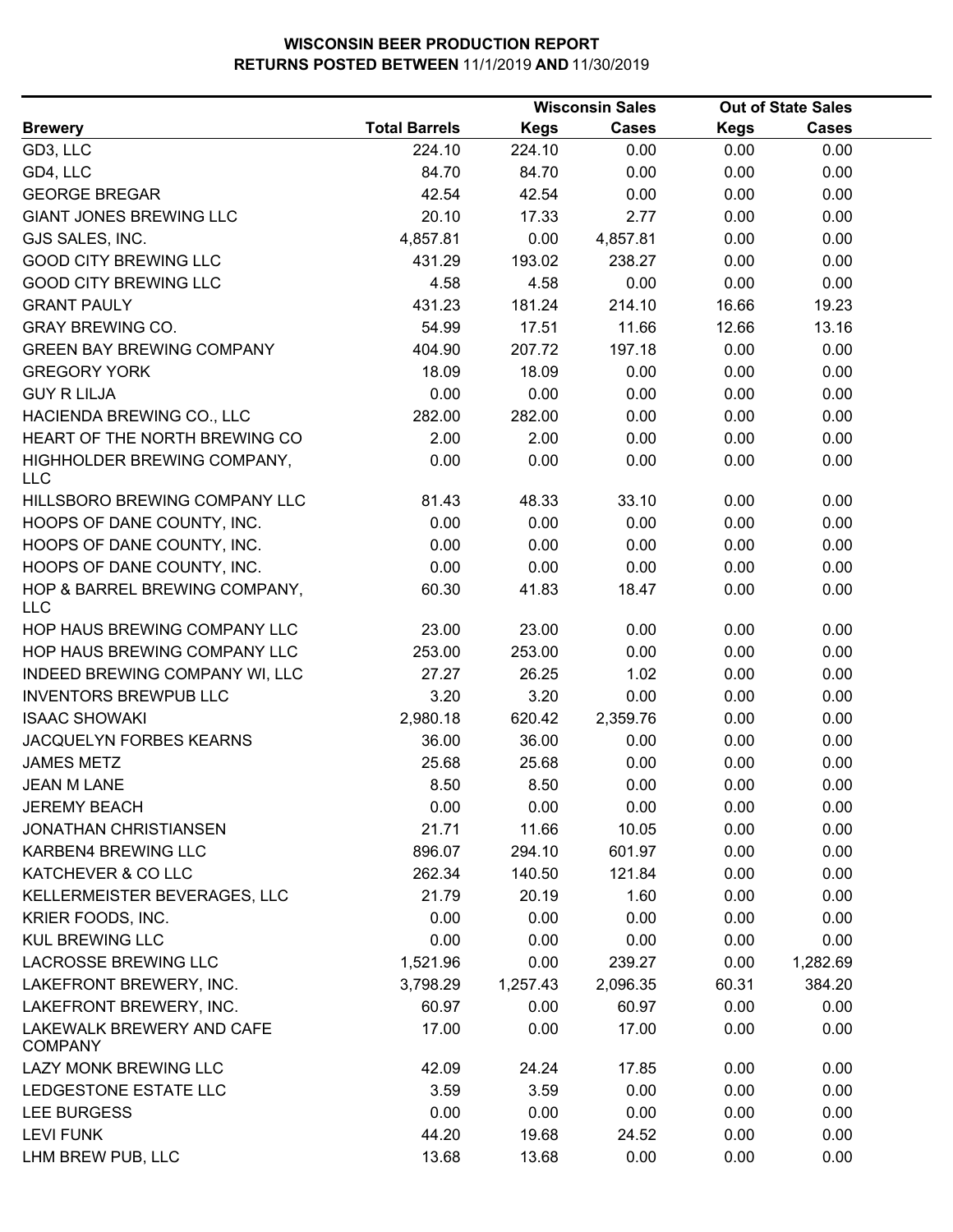|                                                 | <b>Wisconsin Sales</b> |             |              |             | <b>Out of State Sales</b>    |  |
|-------------------------------------------------|------------------------|-------------|--------------|-------------|------------------------------|--|
| <b>Brewery</b>                                  | <b>Total Barrels</b>   | <b>Kegs</b> | <b>Cases</b> | <b>Kegs</b> | <b>Cases</b>                 |  |
| LOOKING FOR GROUP BREWING<br><b>MADISON LLC</b> | 17.86                  | 17.86       | 0.00         | 0.00        | 0.00                         |  |
| LOST ISLAND WINE LLC                            | 11.60                  | 11.60       | 0.00         | 0.00        | 0.00                         |  |
| LUCETTE BREWING COMPANY LLC                     | 86.08                  | 79.25       | 6.83         | 0.00        | 0.00                         |  |
| LUCKYS 1313 BREW PUB INVESTOR<br><b>LLC</b>     | 16.00                  | 16.00       | 0.00         | 0.00        | 0.00                         |  |
| LUCKYS 1313 BREW PUB INVESTOR<br><b>LLC</b>     | 0.00                   | 0.00        | 0.00         | 0.00        | 0.00                         |  |
| LUCKYS 1313 BREW PUB INVESTOR<br><b>LLC</b>     | 0.00                   | 0.00        | 0.00         | 0.00        | 0.00                         |  |
| MAG ENTERTAINMENT LLC                           | 0.00                   | 0.00        | 0.00         | 0.00        | 0.00                         |  |
| MARK ANTHONY BREWING INC                        | 108,622.57             | 0.00        | $-25,469.22$ | 0.00        | 134,091.79                   |  |
| MATTHEW J GEARY                                 | 28.00                  | 20.71       | 7.29         | 0.00        | 0.00                         |  |
| <b>MATTHEW J GERDTS</b>                         | 4.00                   | 4.00        | 0.00         | 0.00        | 0.00                         |  |
| MATTHEW R SCHMIDT                               | 49.00                  | 49.00       | 0.00         | 0.00        | 0.00                         |  |
| MCFLESHMAN'S BREWING CO., LLC.                  | 34.88                  | 33.65       | 1.23         | 0.00        | 0.00                         |  |
| MCKENZIE RIVER BREWING COMPANY,<br><b>LLC</b>   | 0.00                   | 0.00        | 0.00         | 0.00        | 0.00                         |  |
| MCZ'S BREWING, LLC                              | 5.70                   | 5.70        | 0.00         | 0.00        | 0.00                         |  |
| MELMS BREWING COMPANY INC                       | 4.00                   | 4.00        | 0.00         | 0.00        | 0.00                         |  |
| MICHAEL W ZUPKE                                 | 0.00                   | 0.00        | 0.00         | 0.00        | 0.00                         |  |
| MILLERCOORS LLC                                 | 2,171.17               | 0.00        | 0.00         | 0.00        | 2,171.17                     |  |
| MILLERCOORS LLC                                 | 15,789.84              | 1,000.71    | 12,240.57    | 637.50      | 1,911.06                     |  |
| MILLERCOORS LLC                                 | 1,563,570.38           | 42,076.98   | 393,262.73   |             | 125, 116. 14 1, 003, 114. 53 |  |
| MILLERCOORS LLC                                 | 229.77                 | 1.00        | 0.00         | 1.16        | 227.61                       |  |
| MILLERCOORS USA LLC                             | 0.00                   | 0.00        | 0.00         | 0.00        | 0.00                         |  |
| MILWAUKEE BREWING COMPANY                       | 195.00                 | 195.00      | 0.00         | 0.00        | 0.00                         |  |
| MILWAUKEE BREWING COMPANY                       | 2,843.59               | 1,195.45    | 1,648.14     | 0.00        | 0.00                         |  |
| MILWAUKEE BREWING COMPANY                       | 0.00                   | 0.00        | 0.00         | 0.00        | 0.00                         |  |
| MINOCQUA BREWING CO INC                         | 28.00                  | 28.00       | 0.00         | 0.00        | 0.00                         |  |
| MISSION BREWERY INC                             | 0.00                   | 0.00        | 0.00         | 0.00        | 0.00                         |  |
| MOBCRAFT BEER INC                               | 303.98                 | 157.72      | 131.01       | 7.00        | 8.25                         |  |
| MODICUM BREWING LLC                             | 18.09                  | 16.58       | 1.51         | 0.00        | 0.00                         |  |
| MOOSEJAW PIZZA & BREWING CO LLC                 | 98.30                  | 96.56       | 1.74         | 0.00        | 0.00                         |  |
| <b>MORRISWEYER LLC</b>                          | 24.00                  | 0.00        | 24.00        | 0.00        | 0.00                         |  |
| MOUNTAIN CREST SRL LLC                          | 4,112.12               | 13.50       | 579.24       | 0.00        | 3,519.38                     |  |
| MPJ MANAGEMENT, LLC                             | 0.00                   | 0.00        | 0.00         | 0.00        | 0.00                         |  |
| NATHAN R WARNKE                                 | 34.50                  | 34.50       | 0.00         | 0.00        | 0.00                         |  |
| <b>NEW BARONS BREWING</b><br><b>COOPERATIVE</b> | 2.25                   | 2.25        | 0.00         | 0.00        | 0.00                         |  |
| NEW GLARUS BREWING COMPANY                      | 18,302.55              | 4,691.00    | 13,611.55    | 0.00        | 0.00                         |  |
| NEW GLARUS BREWING COMPANY                      | 510.73                 | 71.00       | 439.73       | 0.00        | 0.00                         |  |
| NEW MERIDIAN BEER, LLC                          | 56.73                  | 56.73       | 0.00         | 0.00        | 0.00                         |  |
| NEXT DOOR BREWING LLC                           | 0.00                   | 0.00        | 0.00         | 0.00        | 0.00                         |  |
| NEXT DOOR BREWING LLC                           | 14.38                  | 14.38       | 0.00         | 0.00        | 0.00                         |  |
| NICHOLAS CALAWAY                                | 116.86                 | 70.75       | 46.11        | 0.00        | 0.00                         |  |
| NOBLE ROOTS BREWING COMPANY,                    | 28.85                  | 28.85       | 0.00         | 0.00        | 0.00                         |  |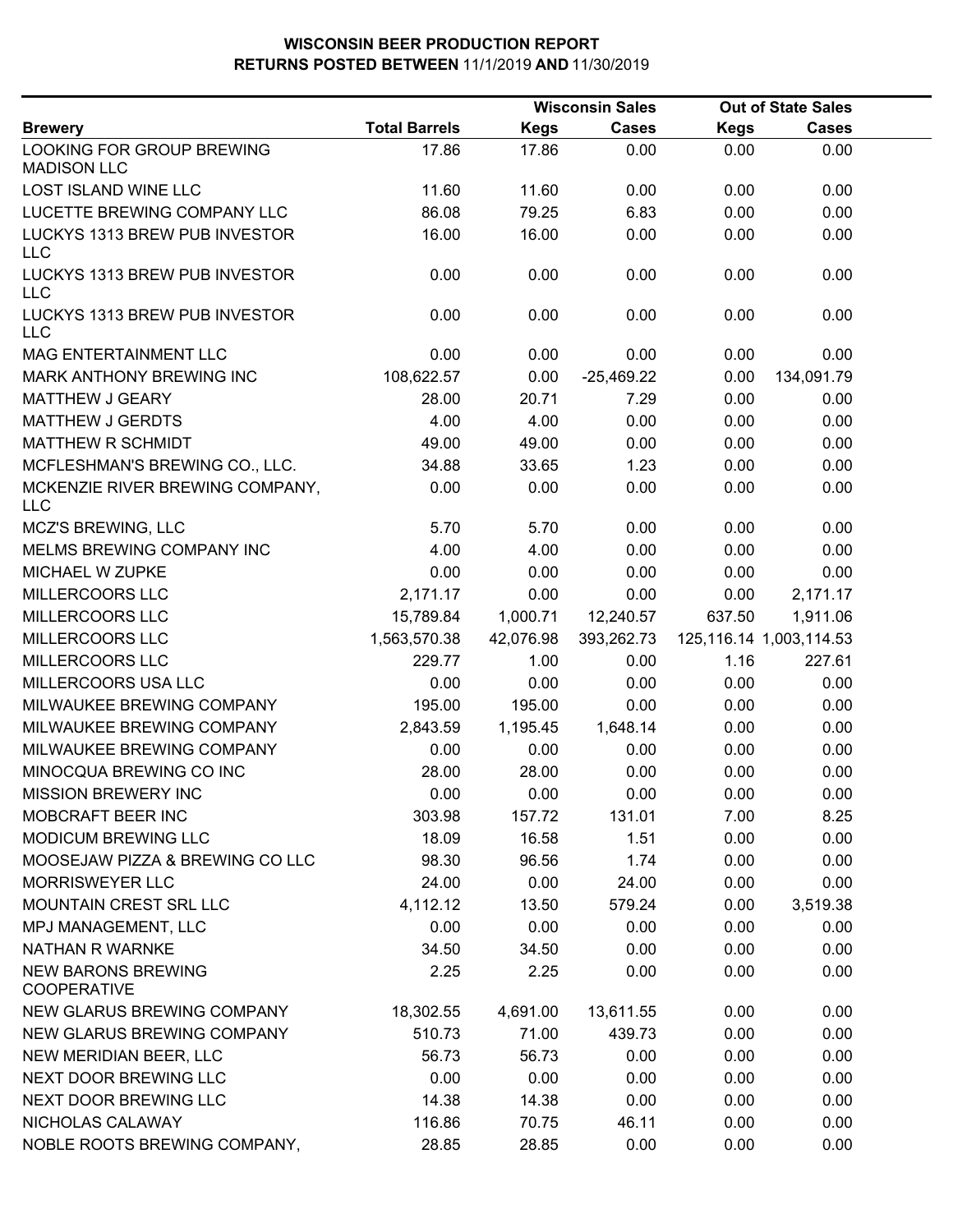|                                                        |                      |             | <b>Wisconsin Sales</b> | <b>Out of State Sales</b> |              |  |
|--------------------------------------------------------|----------------------|-------------|------------------------|---------------------------|--------------|--|
| <b>Brewery</b>                                         | <b>Total Barrels</b> | <b>Kegs</b> | <b>Cases</b>           | <b>Kegs</b>               | <b>Cases</b> |  |
| <b>LLC</b>                                             |                      |             |                        |                           |              |  |
| NORTHWOODS BREWING CORP LLC                            | 30.00                | 30.00       | 0.00                   | 0.00                      | 0.00         |  |
| OFF-KILTER BREWING INC                                 | 4.41                 | 1.00        | 1.16                   | 2.25                      | 0.00         |  |
| <b>OLIPHANT BREWING LLC</b>                            | 74.32                | 51.04       | 0.00                   | 23.28                     | 0.00         |  |
| OMBIBULOUS BREWING COMPANY,<br><b>LLC</b>              | 6.25                 | 6.25        | 0.00                   | 0.00                      | 0.00         |  |
| O'SO BREWING COMPANY                                   | 257.29               | 92.49       | 150.91                 | 2.34                      | 11.55        |  |
| PARCHED EAGLE BREWPUB LLC                              | 7.48                 | 7.48        | 0.00                   | 0.00                      | 0.00         |  |
| PETER H GENTRY                                         | 7.00                 | 7.00        | 0.00                   | 0.00                      | 0.00         |  |
| PETER H GENTRY                                         | 500.75               | 273.50      | 227.25                 | 0.00                      | 0.00         |  |
| PETER PETERSON                                         | 6.00                 | 6.00        | 0.00                   | 0.00                      | 0.00         |  |
| PETSKULL BREWING COMPANY LLC                           | 21.00                | 21.00       | 0.00                   | 0.00                      | 0.00         |  |
| PHUSION PROJECTS LLC                                   | 41,883.88            | 0.00        | 847.06                 | 0.00                      | 41,036.82    |  |
| PITCHFORK BREWING LLC                                  | 12.75                | 12.75       | 0.00                   | 0.00                      | 0.00         |  |
| PLYMOUTH BREWING COMPANY LLC                           | 9.82                 | 9.82        | 0.00                   | 0.00                      | 0.00         |  |
| PORT HURON BREWING COMPANY,<br><b>LLC</b>              | 0.00                 | 0.00        | 0.00                   | 0.00                      | 0.00         |  |
| R' NOGGIN BREWING LLC                                  | 0.00                 | 0.00        | 0.00                   | 0.00                      | 0.00         |  |
| RACINE BREWING COMPANY                                 | 8.75                 | 8.75        | 0.00                   | 0.00                      | 0.00         |  |
| RAIL HOUSE PROPERTIES LLC                              | 34.00                | 34.00       | 0.00                   | 0.00                      | 0.00         |  |
| RAISED GRAIN BREWING COMPANY<br><b>LLC</b>             | 344.90               | 216.67      | 128.23                 | 0.00                      | 0.00         |  |
| RANDOLPH OSKEY                                         | 9.81                 | 9.81        | 0.00                   | 0.00                      | 0.00         |  |
| RANDYS FUNHUNTERS BREWERY INC                          | 12.00                | 12.00       | 0.00                   | 0.00                      | 0.00         |  |
| <b>REBELLION BREWING HOLDING</b><br><b>COMPANY INC</b> | 18.00                | 18.00       | 0.00                   | 0.00                      | 0.00         |  |
| REGAL BRAU BREWING COMPANY LLC                         | 1,847.46             | 0.00        | 57.43                  | 0.00                      | 1,790.03     |  |
| RHINELANDER BREWING CO LLC                             | 5,522.87             | 18.75       | 137.57                 | 10.00                     | 5,356.55     |  |
| RHINELANDER BREWING CO LLC                             | 26.56                | 16.70       | 9.86                   | 0.00                      | 0.00         |  |
| <b>RICHARD R TUESCHER</b>                              | 0.00                 | 0.00        | 0.00                   | 0.00                      | 0.00         |  |
| <b>RIGHT BAUER LLC</b>                                 | 7.50                 | 7.50        | 0.00                   | 0.00                      | 0.00         |  |
| <b>ROBERT A LARSON</b>                                 | 202.66               | 79.66       | 104.88                 | 7.67                      | 10.45        |  |
| ROCK COUNTY BREWING COMPANY<br><b>LLC</b>              | 21.12                | 0.00        | 21.12                  | 0.00                      | 0.00         |  |
| <b>ROCK'N BEER LLC</b>                                 | 0.00                 | 0.00        | 0.00                   | 0.00                      | 0.00         |  |
| ROCKY REEF BREWING COMPANY                             | 25.70                | 25.70       | 0.00                   | 0.00                      | 0.00         |  |
| <b>ROGER HILLESTAD</b>                                 | 1.00                 | 1.00        | 0.00                   | 0.00                      | 0.00         |  |
| <b>ROGER MILLER</b>                                    | 17.83                | 17.83       | 0.00                   | 0.00                      | 0.00         |  |
| ROUND MAN BREWING CO., LLC                             | 17.50                | 17.50       | 0.00                   | 0.00                      | 0.00         |  |
| ROWLAND'S CALUMET BREWING CO.,<br>INC.                 | 16.00                | 16.00       | 0.00                   | 0.00                      | 0.00         |  |
| RUSH RIVER BREWING LLC                                 | 222.97               | 55.75       | 52.30                  | 51.50                     | 63.42        |  |
| RYANS ON YORK LLC                                      | 0.00                 | 0.00        | 0.00                   | 0.00                      | 0.00         |  |
| SAHALE ALE WORKS, LLC                                  | 18.60                | 18.60       | 0.00                   | 0.00                      | 0.00         |  |
| SAND CREEK BREWING CO LLC                              | 418.24               | 173.59      | 90.13                  | 0.00                      | 154.52       |  |
| SAWMILL BREWING CO INC                                 | 39.15                | 39.15       | 0.00                   | 0.00                      | 0.00         |  |
| SHB HOLDINGS LLC                                       | 7.50                 | 7.50        | 0.00                   | 0.00                      | 0.00         |  |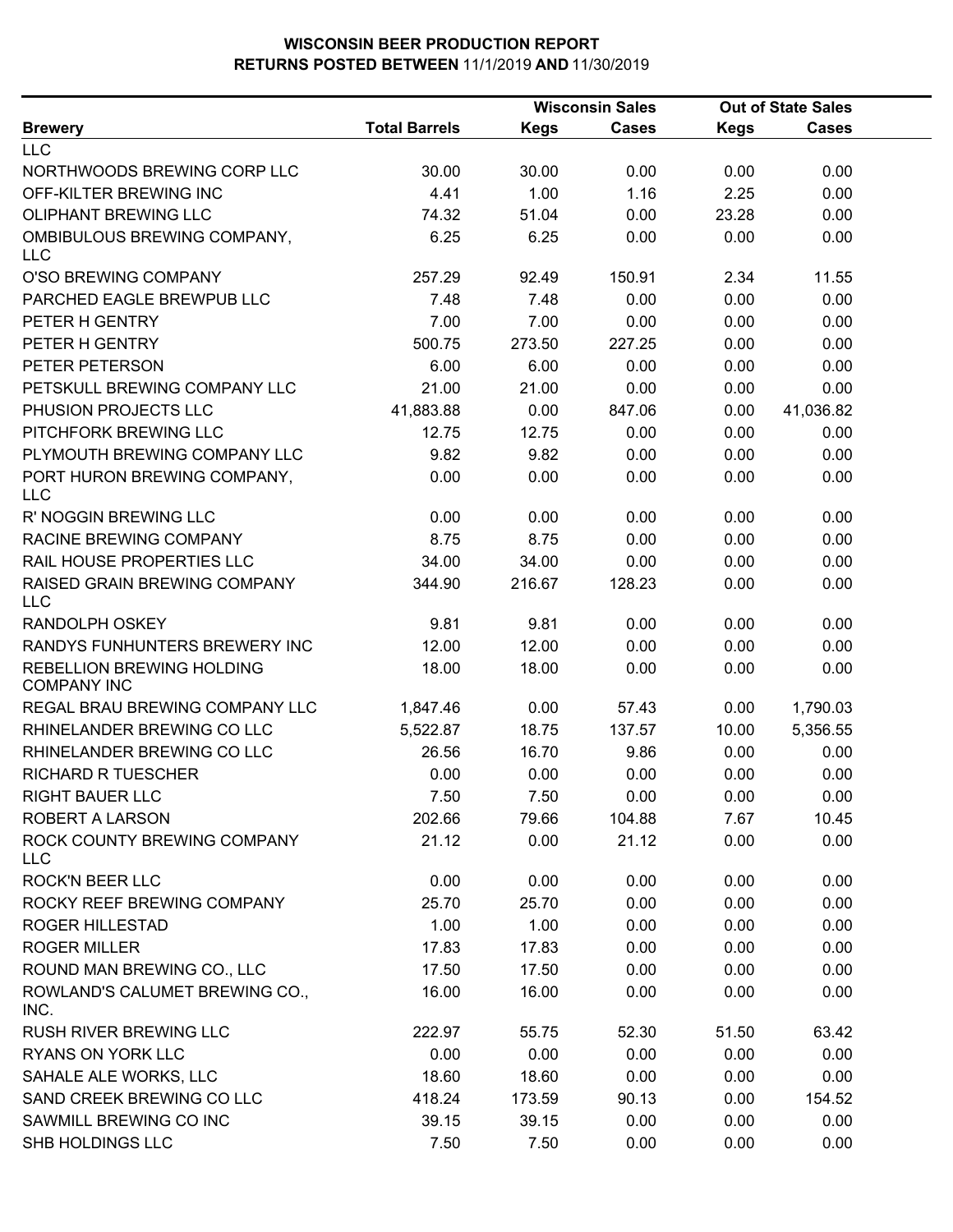|                                                        |                      | <b>Wisconsin Sales</b> |              | <b>Out of State Sales</b> |              |  |
|--------------------------------------------------------|----------------------|------------------------|--------------|---------------------------|--------------|--|
| <b>Brewery</b>                                         | <b>Total Barrels</b> | <b>Kegs</b>            | <b>Cases</b> | <b>Kegs</b>               | <b>Cases</b> |  |
| SLEEMAN BREWING COMPANY USA<br><b>INC</b>              | 4,590.87             | 19.97                  | 87.27        | $-19.97$                  | 4,503.60     |  |
| SOME NERVE BREWING COMPANY LLC                         | 2.46                 | 2.46                   | 0.00         | 0.00                      | 0.00         |  |
| SONNY'S PIZZERIA LLC                                   | 5.00                 | 5.00                   | 0.00         | 0.00                      | 0.00         |  |
| <b>SPB LLC</b>                                         | 2,149.42             | 438.50                 | 1,139.27     | 264.50                    | 307.15       |  |
| SPRECHER BREWING COMPANY, INC.                         | 568.73               | 165.62                 | 403.11       | 0.00                      | 0.00         |  |
| STARBOARD BREWING COMPANY LLC                          | 12.00                | 12.00                  | 0.00         | 0.00                      | 0.00         |  |
| STEELHEAD ALEWORKS LLC                                 | 22.00                | 22.00                  | 0.00         | 0.00                      | 0.00         |  |
| <b>STEPHEN B ZINK</b>                                  | 3.50                 | 3.50                   | 0.00         | 0.00                      | 0.00         |  |
| STILLMANK BREWING COMPANY                              | 94.11                | 28.43                  | 65.68        | 0.00                      | 0.00         |  |
| STONE ARCH BREWPUB INC.                                | 169.14               | 169.14                 | 0.00         | 0.00                      | 0.00         |  |
| SWINGING BRIDGE BREWING<br><b>COMPANY</b>              | 0.00                 | 0.00                   | 0.00         | 0.00                      | 0.00         |  |
| SWITCHGEAR BREWING COMPANY<br><b>LLC</b>               | 10.70                | 10.70                  | 0.00         | 0.00                      | 0.00         |  |
| <b>TERRAPIN BEER COMPANY LLC</b>                       | 274.00               | 0.00                   | 0.00         | 0.00                      | 274.00       |  |
| THE BRONX BREWERY, LLC                                 | 0.00                 | 0.00                   | 0.00         | 0.00                      | 0.00         |  |
| THE EAU CLAIRE BREWING PROJECT<br><b>LLC</b>           | 368.05               | 41.25                  | 326.80       | 0.00                      | 0.00         |  |
| THE EXPLORIUM BREWPUB LLC                              | 70.80                | 70.80                  | 0.00         | 0.00                      | 0.00         |  |
| THE GD 2, LLC                                          | 51.67                | 51.67                  | 0.00         | 0.00                      | 0.00         |  |
| THE GREAT DANE PUB AND BREWING<br>COMPANY, INC.        | 175.55               | 175.55                 | 0.00         | 0.00                      | 0.00         |  |
| THE LONE GIRL BREWING COMPANY -<br><b>WAUNAKEE LLC</b> | 40.75                | 40.75                  | 0.00         | 0.00                      | 0.00         |  |
| THE MCKENZIE RIVER CORPORATION                         | 0.00                 | 0.00                   | 0.00         | 0.00                      | 0.00         |  |
| THIRD SPACE BREWING LLC                                | 778.10               | 334.33                 | 443.77       | 0.00                      | 0.00         |  |
| TIMOTHY M NELSON                                       | 414.10               | 414.10                 | 0.00         | 0.00                      | 0.00         |  |
| TITLETOWN BREWING CO LLC                               | 256.49               | 159.50                 | 96.99        | 0.00                      | 0.00         |  |
| <b>TOM PORTER</b>                                      | 0.00                 | 0.00                   | 0.00         | 0.00                      | 0.00         |  |
| <b>TOPPLING GOLIATH INC</b>                            | 78.18                | 0.00                   | 0.00         | 78.18                     | 0.00         |  |
| TRAP ROCK BREWING COMPANY INC                          | 21.00                | 21.00                  | 0.00         | 0.00                      | 0.00         |  |
| TRIBUTE BREWING COMPANY LLC                            | 59.76                | 35.72                  | 24.04        | 0.00                      | 0.00         |  |
| TURTLE STACK BREWERY, LLC                              | 29.00                | 29.00                  | 0.00         | 0.00                      | 0.00         |  |
| TWELVE5 BEVERAGE CO., LLC                              | 4,139.00             | 4,139.00               | 0.00         | 0.00                      | 0.00         |  |
| UNITED BRANDS COMPANY INC                              | 58.00                | 0.00                   | 58.00        | 0.00                      | 0.00         |  |
| UNIVERSAL SALES INC                                    | 992.03               | 9.50                   | 103.92       | 0.00                      | 878.61       |  |
| URBAN HARVEST BREWING COMPANY<br><b>LLC</b>            | 5.25                 | 5.25                   | 0.00         | 0.00                      | 0.00         |  |
| V3 BREWING COMPANY INC                                 | 0.00                 | 0.00                   | 0.00         | 0.00                      | 0.00         |  |
| VENNTURE BREW COMPANY LLC                              | 21.88                | 14.53                  | 7.35         | 0.00                      | 0.00         |  |
| <b>VIKING BREWING</b>                                  | 14.73                | 11.59                  | 3.14         | 0.00                      | 0.00         |  |
| VINTAGE II, INC.                                       | 173.20               | 173.20                 | 0.00         | 0.00                      | 0.00         |  |
| VINTAGE II, INC.                                       | 0.00                 | 0.00                   | 0.00         | 0.00                      | 0.00         |  |
| VINTAGE II, INC.                                       | 86.80                | 86.80                  | 0.00         | 0.00                      | 0.00         |  |
| <b>VINTAGE LLC</b>                                     | 0.00                 | 0.00                   | 0.00         | 0.00                      | 0.00         |  |
| WALNUT BREWERY, INC.                                   | 29.40                | 29.40                  | 0.00         | 0.00                      | 0.00         |  |